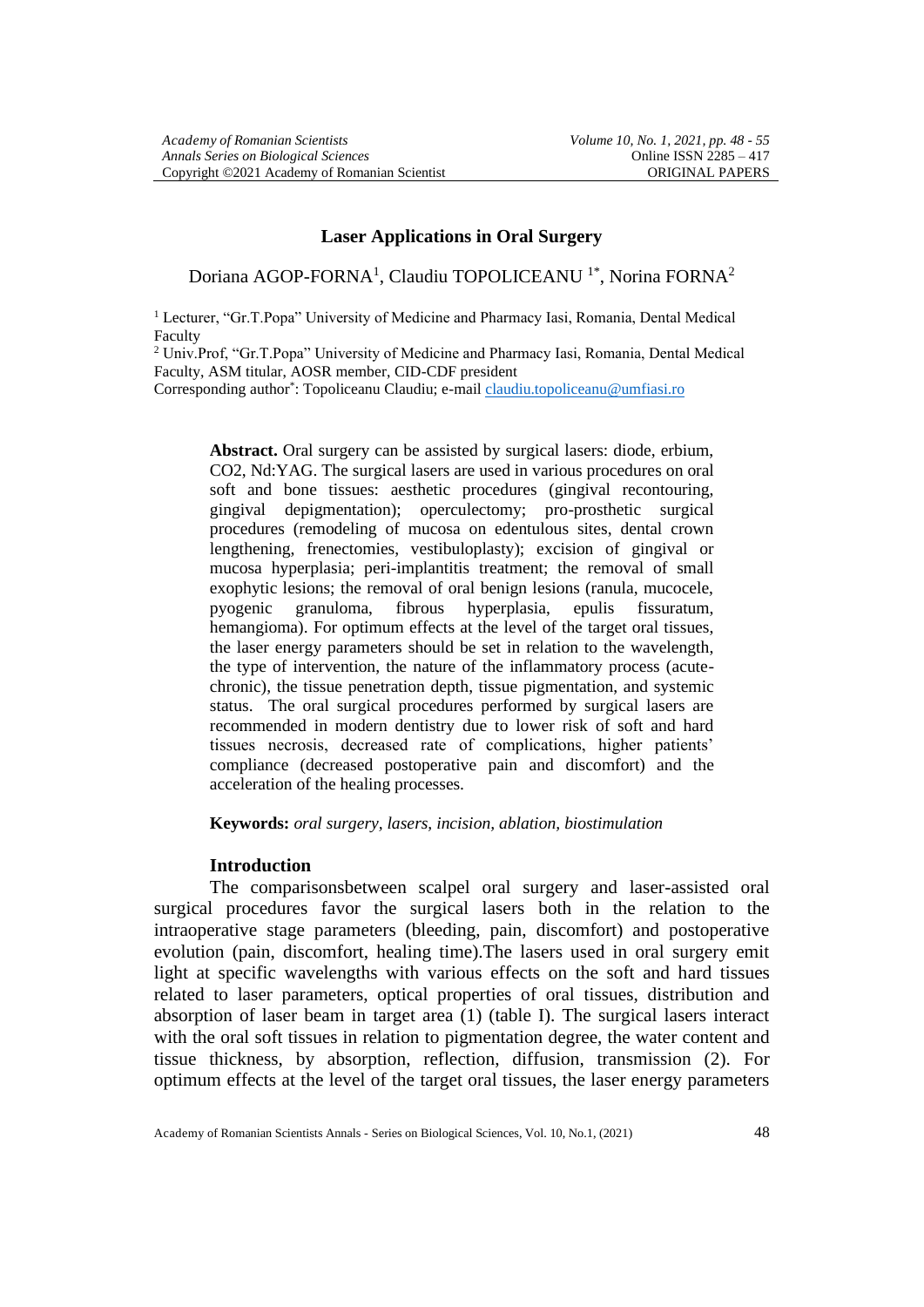should be set in relation to the wavelength, the type of intervention, the nature of the inflammatory process (acute-chronic), the tissue penetration depth, tissue pigmentation, and systemic status (3,4). Different wavelengths of surgical lasers will have different absorption coefficients.

|     | <b>Brand</b>        | Manufacturer      | Type of laser   | Wavelength        |
|-----|---------------------|-------------------|-----------------|-------------------|
|     | <b>EPIC</b>         | <b>BioLase</b>    | Diode           | 980 <sub>nm</sub> |
| 2.  | Elexxion            | Elexxion          | Diode           | 810nm             |
| 3.  | Picasso Plus        | <b>AMD</b> Lasers | Diode           | 810 <sub>nm</sub> |
| 4.  | Picasso LiteTouch   | <b>AMD</b> Lasers | Diode           | 810 <sub>nm</sub> |
| 5.  | Cheese II           | Gigaalaser        | Diode           | 980 <sub>nm</sub> |
| 6.  | Peralas             | Wuhan Dimed       | Diode           | 810nm, 980nm      |
| 7.  | K.E.Y.              | KaVO              | Er:YAG          | 2940nm            |
| 8.  | WaterLase           | <b>BioLase</b>    | Er, Cr: YSGG    | 2780nm            |
| 9.  | Lightscalpel        | Lightscalpel      | CO <sub>2</sub> | 10600nm           |
| 10. | <b>Opelaser</b> Pro | Yoshida           | CO <sub>2</sub> | 10600nm           |

Table 1.II. Types of lasers in dental medicine

The properties of the oral mucosa that influence the postoperative reactions in interventions assisted by diode laser are (5):

- optical properties – absorption, spreading, anisotropy, reflection, refraction indices of the tissue and of the environment;

- thermal properties – temperature, thermal capacity, thermal diffusivity;

- mechanical properties – density, elasticity, tonicity, mechanic anisotropy;

- chemical composition – water content, the presence of endogenous or exogenous chromophores;

- tissue anatomy – microstructure, physical distribution of the cells, organelles and tissues;

- the homogenous or heterogenous structure of the tissue;

- tissue physiology;
- tissue metabolic condition;
- tissue and body functions;

- the body's response to regeneration and healing.

The phototermal effects of surgical lasers are as follows (6):

- Incision/excision (the beam is focalized with small diameter);
- Ablation/vaporization (beam is focalized with a large diameter);
- Hemostasis/coagulation (defocused beam);
- Ablation of granulomatous tissues (at temperatures over  $60^{\circ}$ C);

• Bonding of wound margins, no need for suture (temperatures between 70°-80°C).

The photochemical effectappears in the bio-stimulation procedures, that have anti-inflammatory effects, and allows the acceleration of the healing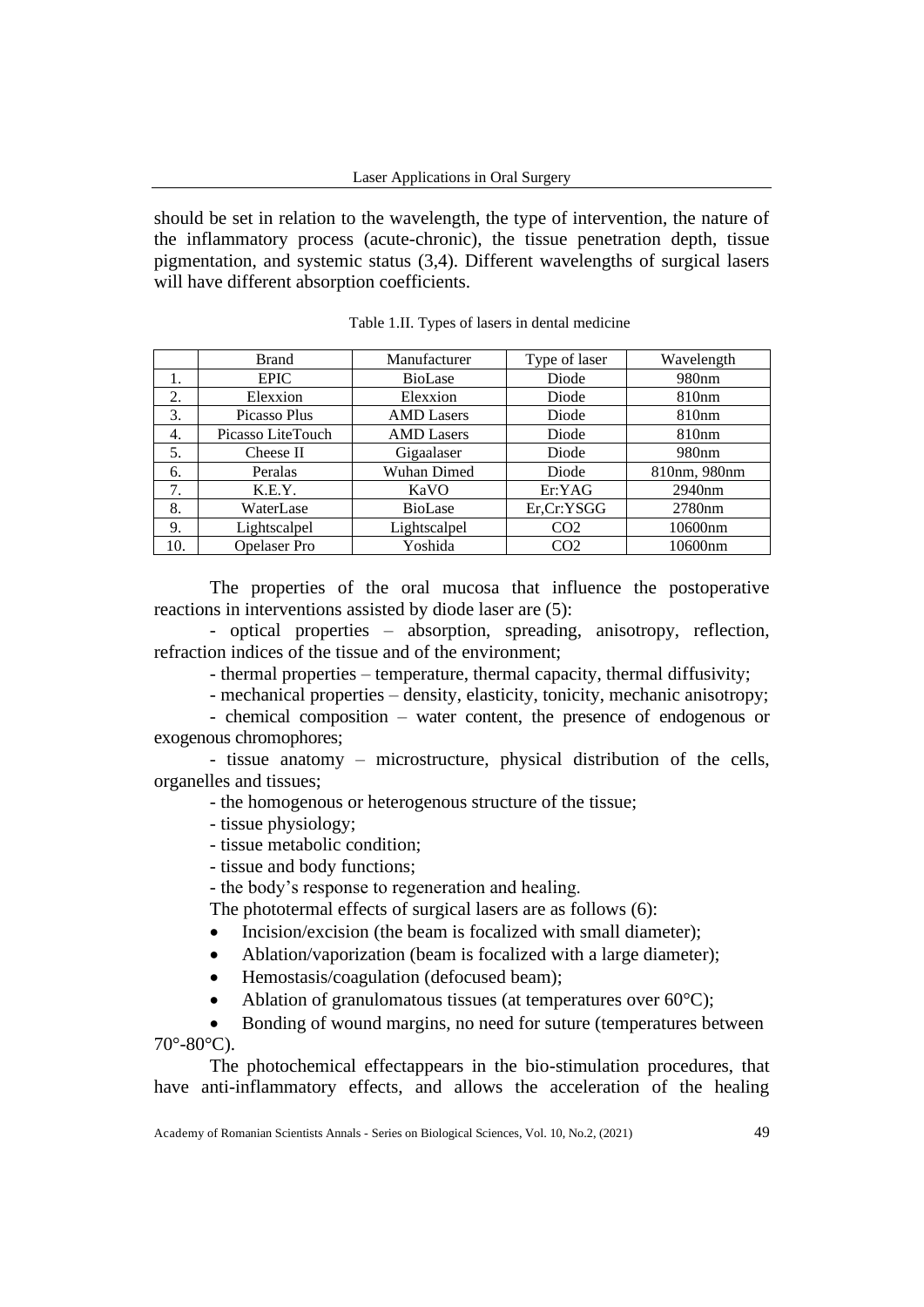processes at the level of surgical wound The fibroblasts are stimulated to increase the revascularization degree and the synthesis of neo-formed bone tissue (7).A faster healing of the surgical wound is explained by the stimulation of the macrophages activity, which eliminate more rapidly the fibrin layer formed within the first 48-72 hours and accelerates the initiation of epithelization processes(8,9). The effects of biostimulation on bone tissues is associated with the following favorable effects (10,11):

- Increase of the bone trabeculae formation rate:
- Increase of the vascularization rate;
- Increase of the activity of osteoblasts;
- Increase of the differentiation of osteoblasts;
- Increase of DNA production.
	- The surgical lasers are used in various procedures on soft oral tissues:
	- aesthetic procedures (gingival recontouring, gingival depigmentation); -operculectomy;

-pro-prosthetic surgical procedures (remodeling of mucosa on edentulous sites, dental crown lengthening, frenectomies, vestibuloplasty);

-excision of gingival or mucosa hyperplasia;

-peri-implantitis treatment;

-the removal of small exophytic lesions;

-the removal of oral benign lesions (ranula, mucocele, pyogenic granuloma, fibrous hyperplasia, epulis fissuratum, hemangioma).

The diode lasers are mostly used in the surgical oral procedures due to the absorption of laser beam by tissue pigment and haemoglobin, and poor absorption by hydroxyapatite and water (12). Convissar (2016) recommend diode lasers in oral surgery procedures at the level of the soft tissues due to the following advantages:

- rapid hemostasis;

- antalgic effect;
- reduction of surgical traumatism;
- acceleration of postoperative healing processes

- trophic effect through cellular biostimulation (stimulation of mitochondria, amelioration of cellular metabolism);

- anti-inflammatory effect (reduction of prostaglandins secretion);

- antalgic effect (stimulation of alfa nervous fibers and blocking painful influx).

Table II presents the conclusions of researches related to the postoperative evolution following diode lasers interventions on oral soft tissues.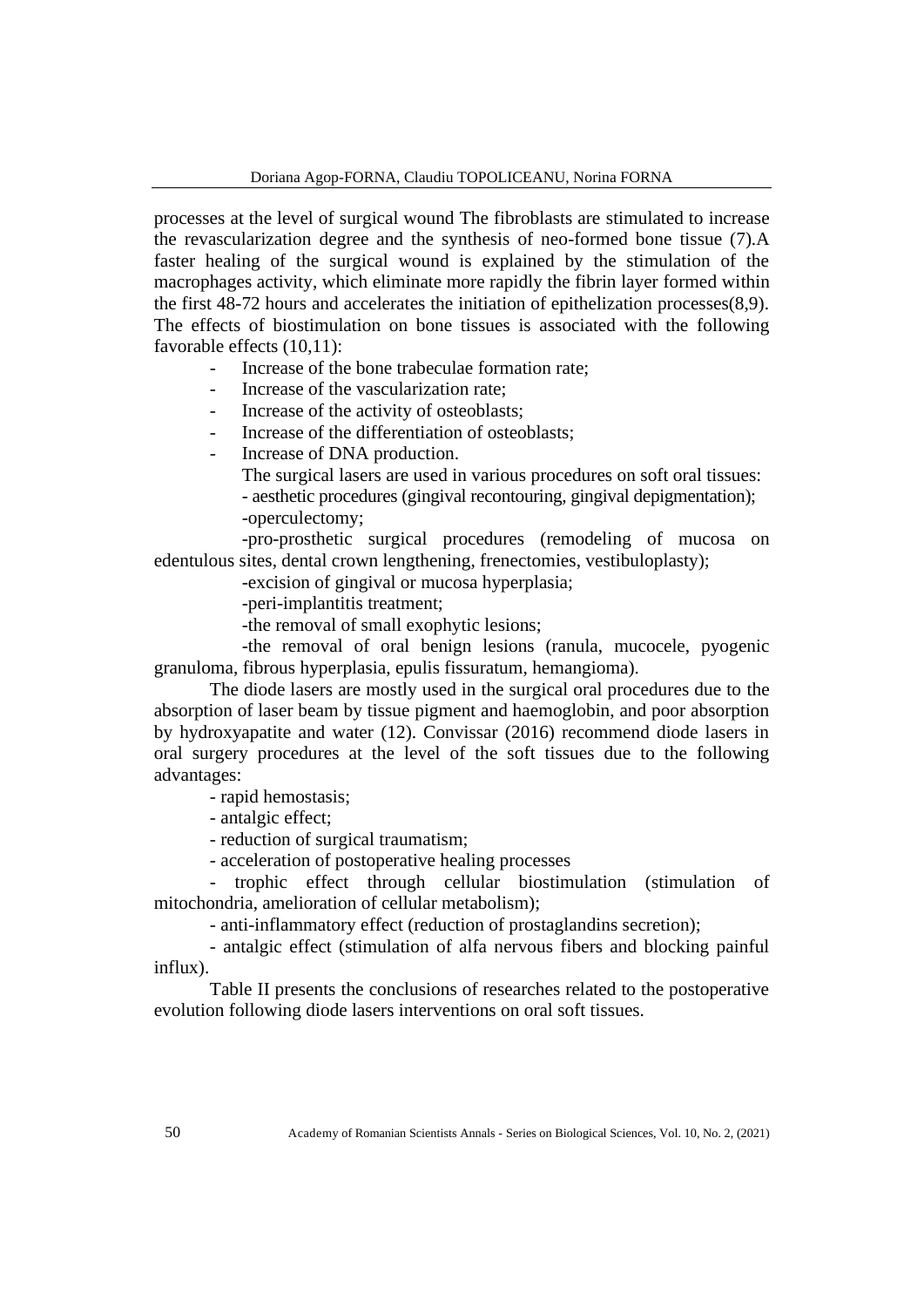| .<br>(oral surgery interventions using diode lasers) |      |                   |           |                                      |
|------------------------------------------------------|------|-------------------|-----------|--------------------------------------|
| <b>Authors</b>                                       | Year | Procedure         |           | Wavelength   Postoperative evolution |
| suter et al.                                         | 2010 | Excision of minor | 800-940nm | Absence of                           |
| (12)                                                 |      | honian locions    |           | nostonorativo                        |

Table 3.I. Postoperative evolution

| 1. | Suter et al.     | 2010 | Excision of minor | 800-940nm | Absence of                |
|----|------------------|------|-------------------|-----------|---------------------------|
|    | (13)             |      | benign lesions    |           | postoperative             |
|    |                  |      |                   |           | complications for most    |
|    |                  |      |                   |           | patients                  |
| 2. | Gargariet al.    | 2011 | Oral fibromatosis | 940nm     | - absence or              |
|    | (14)             |      | excision          |           | amelioration of           |
|    |                  |      |                   |           | postoperative             |
|    |                  |      |                   |           | complications             |
| 3. | Mathur et al.    | 2015 | Hyperplasia of    | 810nm     | - absence of bleeding,    |
|    | (15)             |      | oral mucosa. Oral |           | edema and                 |
|    |                  |      | benign tumors     |           | postoperative scars.      |
|    |                  |      |                   |           | - postoperative healing   |
|    |                  |      |                   |           | in 2-3 weeks              |
| 4. | Angiero et al.   | 2012 | Fibrous lesions   | 808nm     | Low level postoperative   |
|    | (16)             |      | excision          |           | pain and discomfort in    |
|    |                  |      |                   |           | biopsy excisions of oral  |
|    |                  |      |                   |           | mucosa lesions of         |
|    |                  |      |                   |           | minimum 5 mm              |
|    |                  |      |                   |           | diameter                  |
| 5. | Kalakonda et al. | 2016 | Vestibuloplasty   | 808nm     | More significant          |
|    | (17)             |      |                   |           | reduction of VAS pain     |
|    |                  |      |                   |           | and discomfort scores     |
|    |                  |      |                   |           | in the first 7 days after |
|    |                  |      |                   |           | surgery in the lot        |
|    |                  |      |                   |           | treated with laser        |
|    |                  |      |                   |           | therapy compared to the   |
|    |                  |      |                   |           | lot treated using         |
|    |                  |      |                   |           | classical methods         |
| 6. | Ize-Iyamu et al. | 2013 | Gingival          | 810nm     | Significant reduction of  |
|    | (18)             |      | hyperplasia       |           | bleeding, pain and        |
|    |                  |      | excision          |           | postoperative edema       |
| 7. | Kumar et al.     | 2015 | Gingival          | 980nm     | 83.7% of the patients     |
|    | (19)             |      | hyperplasia       |           | showed self-limited       |
|    |                  |      |                   |           | bleeding                  |
|    |                  |      |                   |           | 94% of the patients       |
|    |                  |      |                   |           | showed postoperative      |
|    |                  |      |                   |           | pain of low intensity     |

Erbium lasers act on bone tissues by cold ablation, which allows minimally invasive procedures with localized increase of the temperature due to progressive vaporization, which allows the regularization of the bone surfaces and the production of micro-perforations (20,21,22,23). A major advantage of erbium lasers is the reduction of postoperative edema and pain; most patients request no anesthesia during laser-assisted oral surgery procedures (24). The laser beam used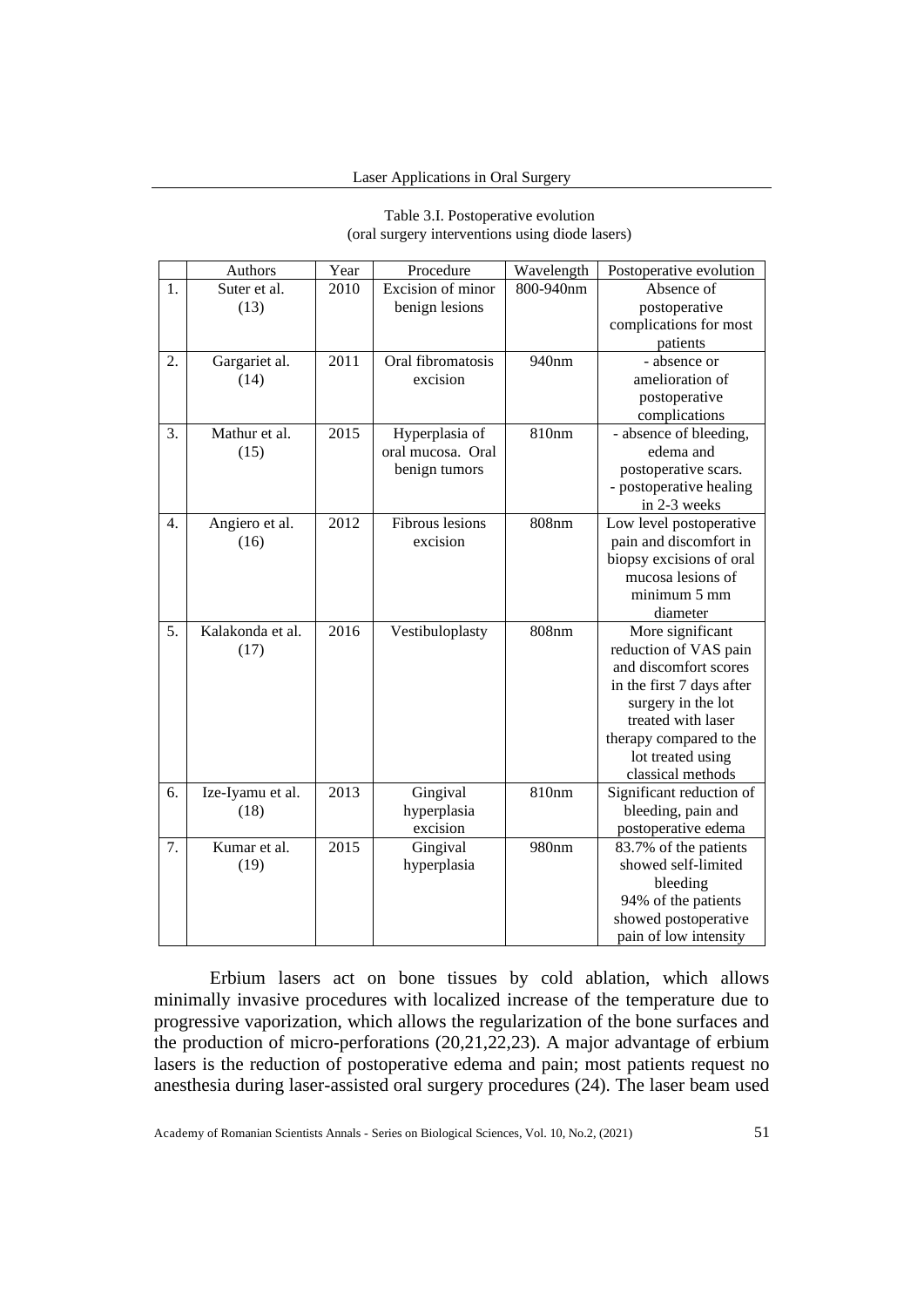in oral surgery maneuvers may reduce the sensation of pain by direct action on the nervous fibers.In oral surgery, Meletiet al. (2015) recommend the use of erbium lasers due to the capacity of the 2780nm (Er :YAG) and 2980nm (Er,Cr :YSGG) wavelengths to be absorbed by water and hydroxyapatite and a higher protection degree against the soft and bone tissues (small increases of tissue temperature) (25) (table III).

|    | Laser-assisted<br>intervention      | Authors                              | Results                                                                                                                                                                                                                                                                                                                                                                               |
|----|-------------------------------------|--------------------------------------|---------------------------------------------------------------------------------------------------------------------------------------------------------------------------------------------------------------------------------------------------------------------------------------------------------------------------------------------------------------------------------------|
| 1. | Dental extraction/<br>Odontectomy   | Abu-Serriah M. et<br>al. (2004) (26) | - the Er:YAG laser is associated with the<br>absence of bleeding and intraoperative pain<br>in the mucosa incision stage<br>- the Er:YAG laser used in odontectomies or<br>partially included teeth extraction<br>significantly reduces the intensity of VAS<br>scores (pain) compared to the lot of patients<br>whose bone tissue removal was performed<br>using conventional means; |
|    |                                     | Aras et al. (2010)<br>(27)           | Biostimulation using Er: YAG laser after<br>third molar extractions leads to a reduction<br>of the pain intensity, postoperative edema<br>and trismus compared to patients with no<br>laser biostimulation, however without<br>statistically significant differences.                                                                                                                 |
| 2. | Therapy of<br>pericoronitis         | Convissar (2016)<br>(1)              | - postoperatively, partial healing takes place<br>due to the formation of a fibrin layer in the<br>first 4-7 days; complete healing (the removal<br>of the fibrin layer) takes place after one<br>week.                                                                                                                                                                               |
| 3. | Operculectomy                       | Convissar (2016)<br>(1)              | - superior postoperative evolution (pain,<br>discomfort) compared to the classical<br>technique.                                                                                                                                                                                                                                                                                      |
| 4. | Excision of gingival<br>hyperplasia | Colluziet al. (2007)<br>(4)          | - the exclusive use of lasers is recommended<br>in the coagulation and gingival remodeling<br>shape and the removal of the hypertrophied<br>tissue by means of a scalpel.                                                                                                                                                                                                             |
| 5. | Frenectomy                          | Vaderhobli et al.<br>(2010)(28)      | - absence of intraoperative and postoperative<br>bleeding; significantly lower postoperative<br>pain and discomfort compared to the<br>conventional technique; acceleration of the<br>healing processes.                                                                                                                                                                              |
| 6. | Vestibuloplasty                     | Vaderhobli et al.<br>(2010)(28)      | - in erbium laser vestibuloplasty, the healing<br>processes take place faster compared to the<br>classical technique.                                                                                                                                                                                                                                                                 |

Table III. Postoperative evolution in oral surgery interventions assisted by erbium lasers

52 Academy of Romanian Scientists Annals - Series on Biological Sciences, Vol. 10, No. 2, (2021)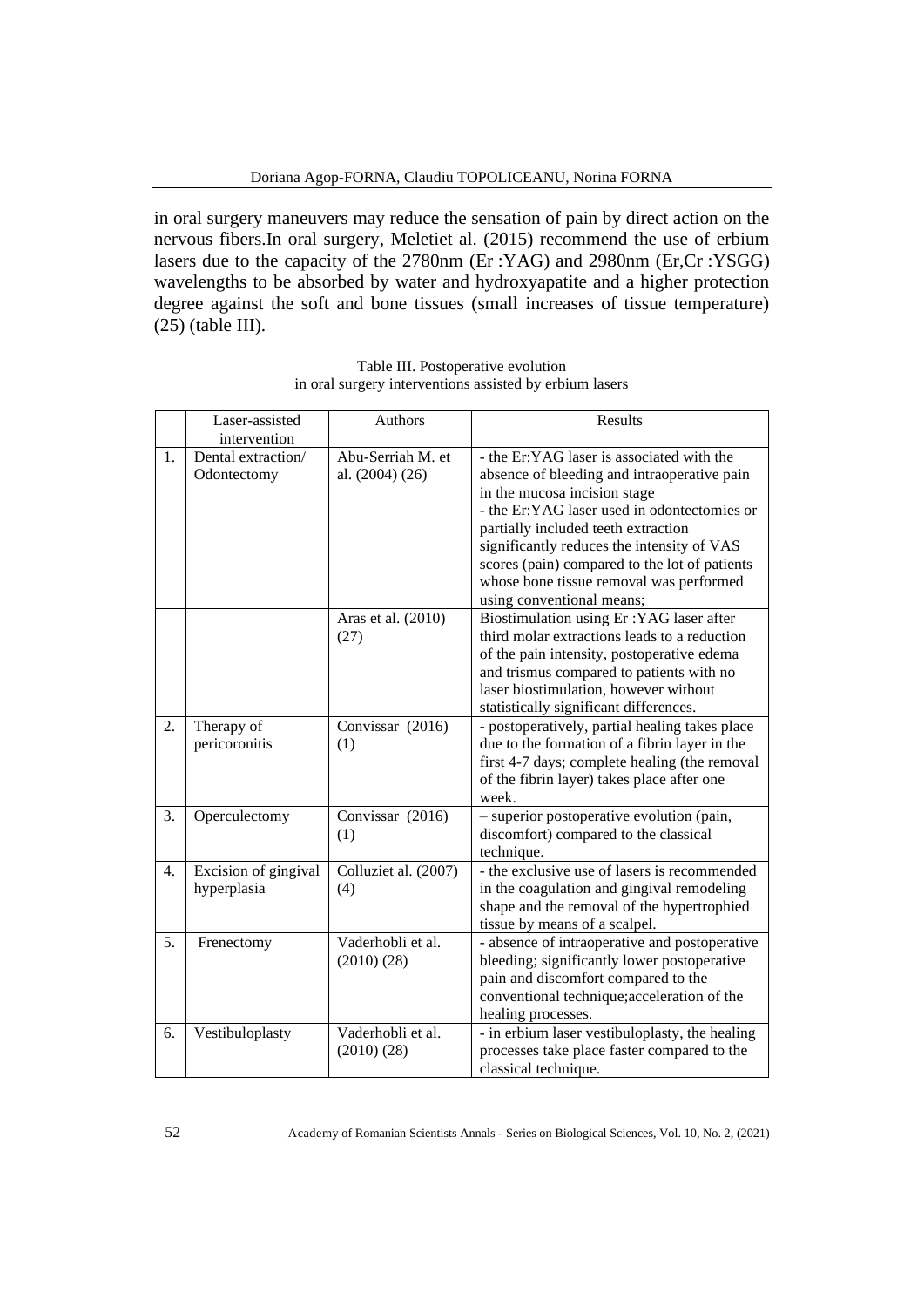The use of erbium laser in sinus lifting procedures associated with bone augmentation or in alveolar augmentation procedures shows the following advantages:

- minimum inflammatory response from the soft tissues;

- reduction of the postoperative edema (it decreases the risk of suture tension);

- reduced discomfort for the patient;

- reduced frequency of infections at the level of the surgical site.

Erbium lasers can be used in the therapy of peri-implant mucositis or in the therapy of peri-implantitis (decontamination of surfaces and ablation of pathological tissues), in association with traditional means of removal and control of the bacterial film deposited at the neck of the implant. The advantages of using erbium laser irradiation in the therapy of peri-implantitis are (29):

there is no bacterial resistance to the laser irradiation;

- *PorphyromonasGingivalis* bacteria, which have a recontamination potential, are destroyed;

Endotoxins and lipopolysaccharides produced by negative Gram bacteria can be eliminated;

There is no risk of interaction with drugs or risk of allergic reactions.

## **Conclusion**

The oral surgical procedures performed by surgical lasers are recommended in modern dentistry due to lower risk of soft and hard tissues necrosis, decreased rate of complications, higher patients' compliance (decreased postoperative pain and discomfort) and the acceleration of the healing processes.

## **R E F E R E N C E S**

[1] Convissar RA. Principles and Practice of Lasers Dentistry. Ed.2nd. Ed.Mosby Elesvier. 2016. 2. Luke AM, Mathew S, Altawash MM, Madan BM. Lasers: A Review With Their Applications in Oral Medicine. J Lasers Med Sci. 2019;10(4):324-329.

[2] Fornaini C, Rocca JP. Oral Laserology. ED Learning. 2015.

[3] Selleri S, Fornaini C, Cucinotta A. Laser Physics, laser-tissues interactions and laser safety. In: Fornaini C, Rocca JP (Ed). Oral laserology. Editografica. 2015.

[4] Coluzzi DJ, Convissar RA. Atlas of lasers applications in dentistry. Quintessence Publ. 2007.

[5] Dumitraş D. Biofotonica. Bazele fizice ale aplicaţiilor laserelor în medicină şi biologie, Editura All Educaţional, 1999, Bucureşti.

[6] Knappe V, Frank F, Rohde E. Principles of lasers and biophotonic effects. Photomed Laser Surg 2004; 22(5): 411-417.

[7] Spanemberg JC, Figueiredo MA, Cherubini K, Salum FG. Low-level Laser Therapy: A Review of Its Applications in the Management of Oral Mucosal Disorders. Altern Ther Health Med. 2016;22(6):24- 31.

Academy of Romanian Scientists Annals - Series on Biological Sciences, Vol. 10, No.2, (2021) 53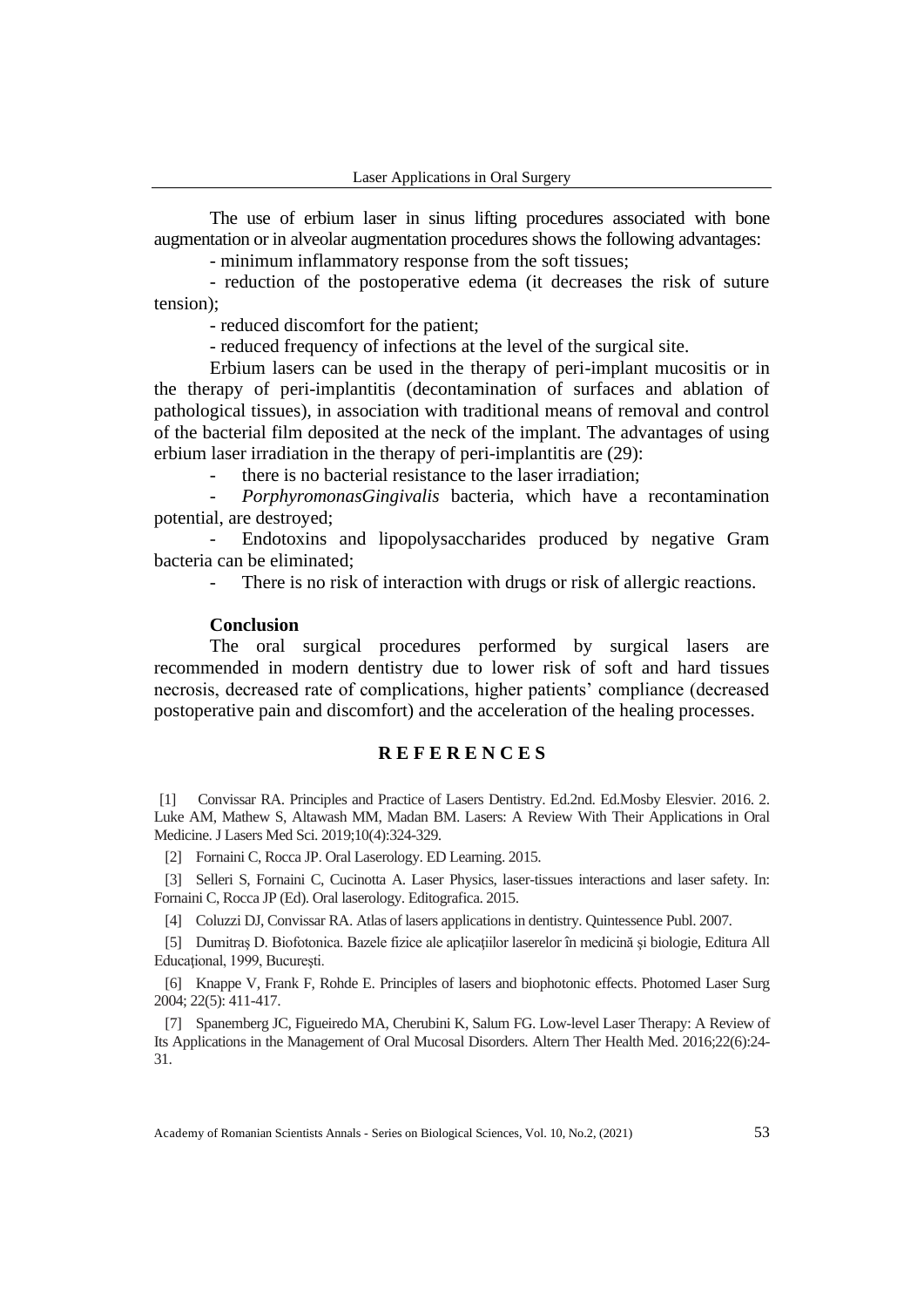[8] Hawkins-Evans D, Abrahamse H. A review of laboratory based methods to investigate second messengers in low level laser therapy (LLLT). Med Laser Appl 2009; 24: 201-215.

[9] Petrini M, Ferrante M, Trentini P, Perfetti G, Spoto G. Effect of pre-operatory low-level laser therapy on pain, swelling, and trismus associated with third-molar surgery. Med Oral Patol Oral Cir Bucal. 2017;22(4):e467-e472.

[10] Karu TI. Is it time to consider photobiomodulation as a drug equivalent? Photomed Laser Surg 2013; 31(5): 189-191.

[11] Merigo E, Longo L, Rocca JP. Laser and biostimulation. In :Orallaserology (Editors Fornaini C, Rocca JP). 2015. Editografica, Italy.

[12] Forna D, Popescu E. Utilizarea laserelor în medicina dentară. Edit. Gr.T. Popa Iasi, 2017.

[13] Suter VG, Altermatt HJ, Sendi P, Mettraux G, Bornstein MM. CO2 and diode laser for excisional biopsies of oral mucosal lesions. A pilot study evaluating clinical and histopathological parameters. Schweiz MonatsschrZahnmed. 2010;120(8):664-71.

[14] Gargari M, Autili N, Petrone A, Ceruso FM. Using laser diodes for the removal of a lesion of the oral mucosa.Case report. Oral Implantol. 2011;4(1-2):10–3.

[15] [Mathur](https://www.ncbi.nlm.nih.gov/pubmed/?term=Mathur%20E%5BAuthor%5D&cauthor=true&cauthor_uid=26464781) E, [Sareen](https://www.ncbi.nlm.nih.gov/pubmed/?term=Sareen%20M%5BAuthor%5D&cauthor=true&cauthor_uid=26464781) M, [Dhaka](https://www.ncbi.nlm.nih.gov/pubmed/?term=Dhaka%20P%5BAuthor%5D&cauthor=true&cauthor_uid=26464781) P, Baghla P. Diode Laser Excision of Oral Benign Lesion[s.J Lasers](https://www.ncbi.nlm.nih.gov/pmc/articles/PMC4599200/)  [Med Sci.](https://www.ncbi.nlm.nih.gov/pmc/articles/PMC4599200/) 2015 Summer; 6(3): 129–132.

[16] Angiero F, Parma L, Crippa R, Benedicenti S. Diode laser (808nm) applied to oral soft tissue lesions: a retrospective study to assess histopathological diagnosis and evaluate physical damage. Lasers Med Sci. 2012;27(2):383–388.

[17] Kalakonda B, Farista S, Koppolu P, Baroudi K, Uppada U, Mishra A,Savarimath A, Lingam AS.Evaluation of Patient Perceptions After Vestibuloplasty Procedure: A Comparison of Diode Laser and Scalpel Techniques. J Clin DiagnRes. 2016; 10(5): 96–100.

[18] [Ize-Iyamu IN,](https://www.ncbi.nlm.nih.gov/pubmed/?term=Ize-Iyamu%20IN%5BAuthor%5D&cauthor=true&cauthor_uid=24391225) [Saheeb BD,](https://www.ncbi.nlm.nih.gov/pubmed/?term=Saheeb%20BD%5BAuthor%5D&cauthor=true&cauthor_uid=24391225) [Edetanlen](https://www.ncbi.nlm.nih.gov/pubmed/?term=Edetanlen%20BE%5BAuthor%5D&cauthor=true&cauthor_uid=24391225) BE. Comparing the 810nm diode laser with conventional surgery in orthodontic soft tissue procedures[. Ghana Med J.](https://www.ncbi.nlm.nih.gov/pubmed/24391225) 2013;47(3): 107-11.

[19] Kumar P, Rattan V, Rai [S.Comparative evaluation of healing after](https://www.ncbi.nlm.nih.gov/pubmed/26258017) gingivectomy with [electrocautery and](https://www.ncbi.nlm.nih.gov/pubmed/26258017) laser.J Oral Biol Craniofac Res. 2015 May-Aug;5(2):69-74.

[20] Agop-FornaDoriana, VasincuDecebal, Topoliceanu Claudiu, Ţarevici Eugenia Larisa, ŢibeicaSilviuCatalin, Ursu Marius Octavian, Giuvara Constantin Razvan, CiurcanuOana. Interactions between laser beam and oral tissues during laser-assisted surgical procedures. Romanian Journal of Medical and Dental Education 2020; 9(4): 18-26.

[21] Gabric PD, Bago I, Katanec D, Zabkar J, Miletic I, Anic I. Comparison of Er:YAG laser and surgical drill for osteotomy in oral surgery: an experimental study. Oral Maxillofac Surg 2012;70(11):2515– 21.

[22] Vitale MC, Caprioglio C. Lasers in Dentistry. Practical text book. Ed. Martina, Italy.2010.

[23] Vescovi P, Romero U, Merigo E, Del Vecchio A, Meleti M, Palaia G, Nammour S. Use of laser therapy in the treatment of jaw bone diseases. Dental Cadmos 2011;79(3):133-148.

[24] Tuncer I, Ozcakir-Tomruk C, Sencift K, Cologlu DL, Buser D. Comparison of conventional surgery and CO2 laser on intraoral soft tissue pathologies and evaluation of the collateral thermal damage. Photomed Laser Surg 2009; 27(4):683-687.

[25] Meleti M, Rocca JP, Manfredi M. Laser and oral soft tissue surgery. In: Fornaini C, Rocca JP(Ed). Oral laserology. Editografica. 2015.

[26] Abu-Serriah M, Critchlow H, Witters CJ, Ayoub A. Removal of partially erupted third molars using an erbium (Er):YAG laser: A randomized controlled clinical trial. Br J Oral Maxillofac Surg 2004; 42: 203-208.

54 Academy of Romanian Scientists Annals - Series on Biological Sciences, Vol. 10, No. 2, (2021)